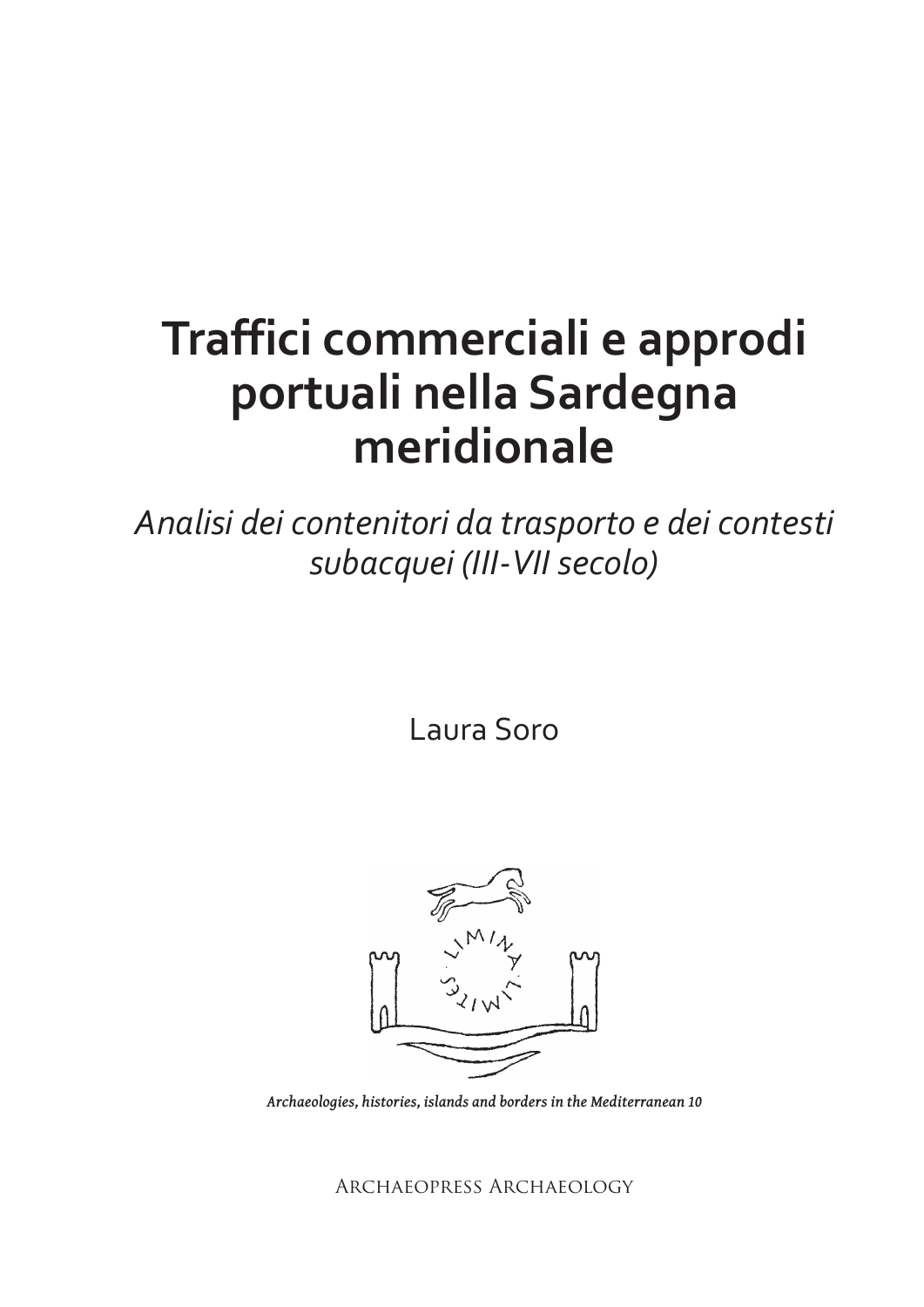

Archaeopress Publishing Ltd

Summertown Pavilion 18-24 Middle Way Summertown Oxford OX2 7LG

www.archaeopress.com

ISBN 978-1-80327-118-7 ISBN 978-1-80327-119-4 (e-Pdf)

© Laura Soro and Archaeopress 20**22**

Limina/Limites Archaeologies, histories, islands and borders in the Mediterranean 10

All rights reserved. No part of this book may be reproduced, or transmitted, in any form or by any means, electronic, mechanical, photocopying or otherwise, without the prior written permission of the copyright owners.

This book is available direct from Archaeopress or from our website www.archaeopress.com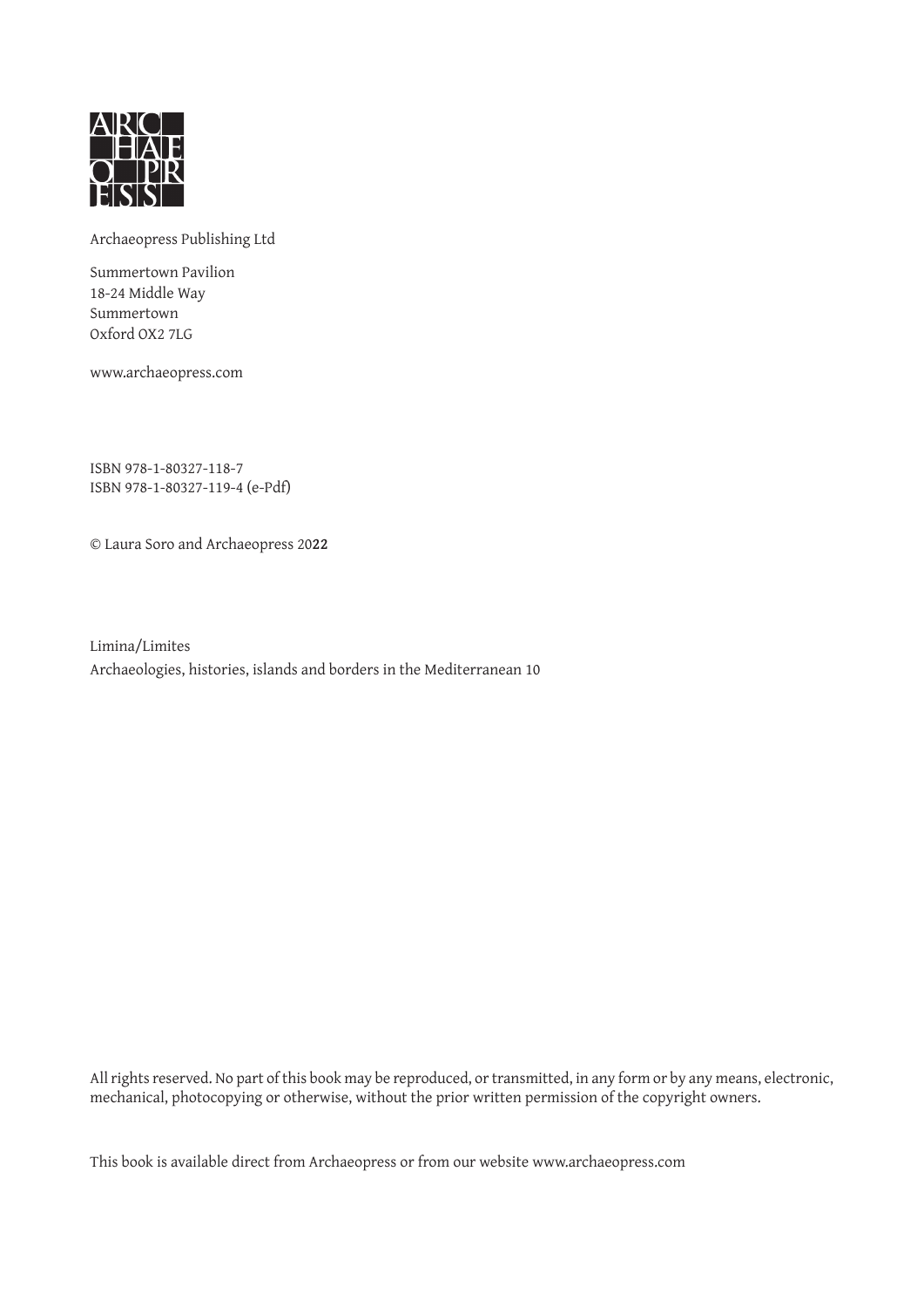# **Limina/Limites**

#### *Archaeologies, histories, islands and borders in the Mediterranean (365-1556)*

#### *An Archaeopress International Series*

#### **Series Editors**

#### **Miguel Ángel Cau Ontiveros, Demetrios Michaelides, Philippe Pergola, Guido Vannini, Enrico Zanini**

The title, subtitle, and chronological span of the series require a few words of explanation. In the first place, the title 'Limina/Limites' echoes the clear assonances between the root of two Latin words that respectively indicate 'thresholds' and 'boundaries' (and thus 'frontiers'), as well as that of the Greek word for 'harbour' (λιμήν), which, for an island – and, more broadly speaking, for any coastal city – is both a point of connectivity and a boundary of isolation.

Islands and boundaries/borders are two of the many possible keys through which we can study the post-Classical Mediterranean. Ever since the Mediterranean ceased to be a great Roman 'lake', that same Sea became an oftenuncrossable boundary that both separated and protected the many worlds that developed in different ways and at a different pace along its extensive coast. At the same time, however, the Mediterranean continued to be a unifying element: it provided a shared identity to communities that were culturally and geographically distant; and it could still be crossed to reach other frontiers, and even beyond.

From this point of view, islands and borders, forming connecting lines and lines of separation, and offering unified identities but also socio-cultural diversities, can become spaces for reflection. As such, they are ideal for disciplines that seek to understand the past but also aim to make much more widely available the tools with which to interpret some of the basic needs of the contemporary world.

The subtitle – with all nouns in the plural – alludes to the need for a multiplicity of different approaches. Today, history and archaeology – especially in the Mediterranean – are understood as multiple disciplines – disciplines that search not so much for an a priori monolithic, specific definition, but rather for an exploration of the limits that must be overcome and the intersection points that need to be exploited.

The chronological span, 365–1556, providing a long-term vision, is essential for exploring in timedepth the multiple themes of study. AD 365, or, more precisely, the 21st of July 365, the day of the most violent tsunami documented in the literary sources, marks the moment at which, in the midst of transformation of the ancient world, the Mediterranean seems to reclaim its physical centrality. This was due to the devastating effects of this natural disaster and, above all, to its global visibility, as is evident from the many different witnesses describing the event, from both the eastern and the western shores of the Mediterranean. At the other end of the chronological span, January 16th, 1556, the day of the coronation of Philip II of Spain, symbolically marks the date on which the Mediterranean enters contemporary historiography, as understood through the vision of the historian Fernand Braudel and his rewriting of the rules of historiographical analysis, pursuing directions that often cross paths with archaeology.

#### **The Management Structure**

Series Editors, who have conceived the series and who have the task of overseeing the production of the volumes, through mediation, selection and peer reviewing. Their interests and expertise span Late Antique to Medieval settlement, urbanism, trade, religion, economics, and society:

Miguel Ángel CAU ONTIVEROS ICREA Research Professor and director of ERAAUB, Institute of Archaeology, University of Barcelona, Spain

Demetrios MICHAELIDES Professor Emeritus of Classical Archaeology, University of Cyprus

Philippe PERGOLA

Professor and Dean, Pontificio Istituto di Archeologia Cristiana, Vatican City; Directeur de Recherche Emérite C.N.R.S., University of Nice, France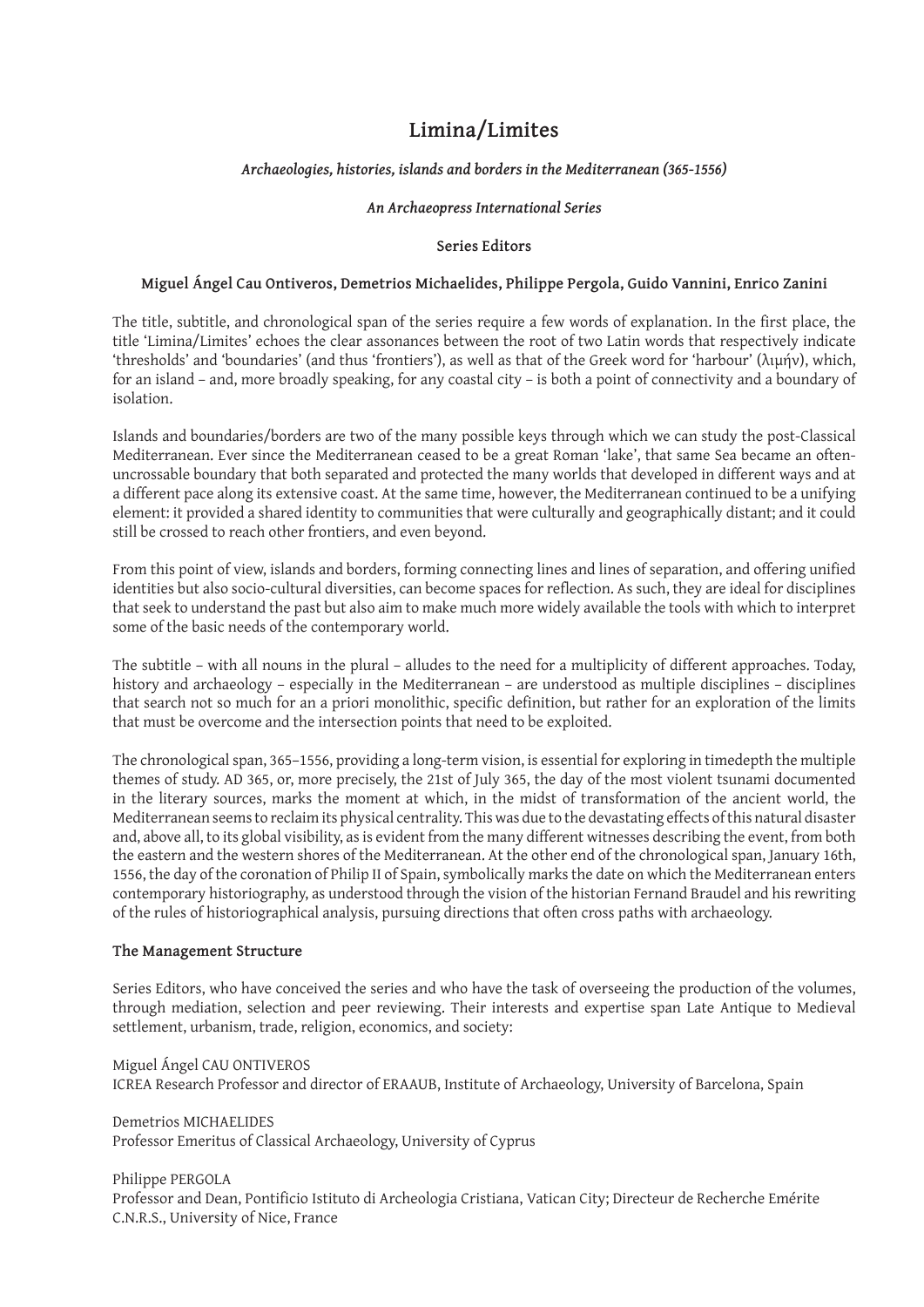Guido VANNINI Professor Emeritus, University of Florence

Enrico ZANINI Professor, University of Siena

#### **Associate Editors**

Josipa BARAKA PERICA (University of Zadar); Gabriele CASTIGLIA (Pontificio Istituto di Archeologia Cristiana); Angelo CASTRORAO BARBA (Institute of Archaeology and Ethnology, Polish Academy of Sciences); Elisabetta GIORGI (University of Siena); Catalina MAS FLORIT (University of Barcelona); Elisa PRUNO (University of Florence)

**Scientific Committee**, which proposes themes, authors and texts for publication, and is formed by Khairieh Amr, Ignacio Arce, Thadeusz Baranowski, Fabrizio Benente, Dario Bernal Casasola, Andrzej Buko, Neil Christie, Giovanni Curatola, Nathaniel Cutajar, Elie Essa Kas Hanna, Mario Gallina, Juan José Larrea, Rossana Martorelli, Alessandra Molinari, Dominic Moreau, John Moreland, Etlveni Nallbani, Michele Nucciotti, Hamlet Petrosyan, Konstantinos Politis, Natalia Poulou, Stephan Schmid, Pier Giorgio Spanu, Giuliano Volpe and Chris Wickham.

The *Limina/Limites* series publishes peer-reviewed conference and workshop proceedings, as well as monographs and collective works that respond to a Mediterranean-wide, multi-facetted and long-term approach.

We look forward to your suggestions, proposals, and manuscripts, as well as general support for this important venture that will give fresh voice and impetus to Mediterranean studies from the Late Classical to the Late Medieval period.

All the volumes have a double-blind peer review.

*Miguel Ángel Cau Ontiveros, Demetrios Michaelides, Philippe Pergola, Guido Vannini, Enrico Zanini* 

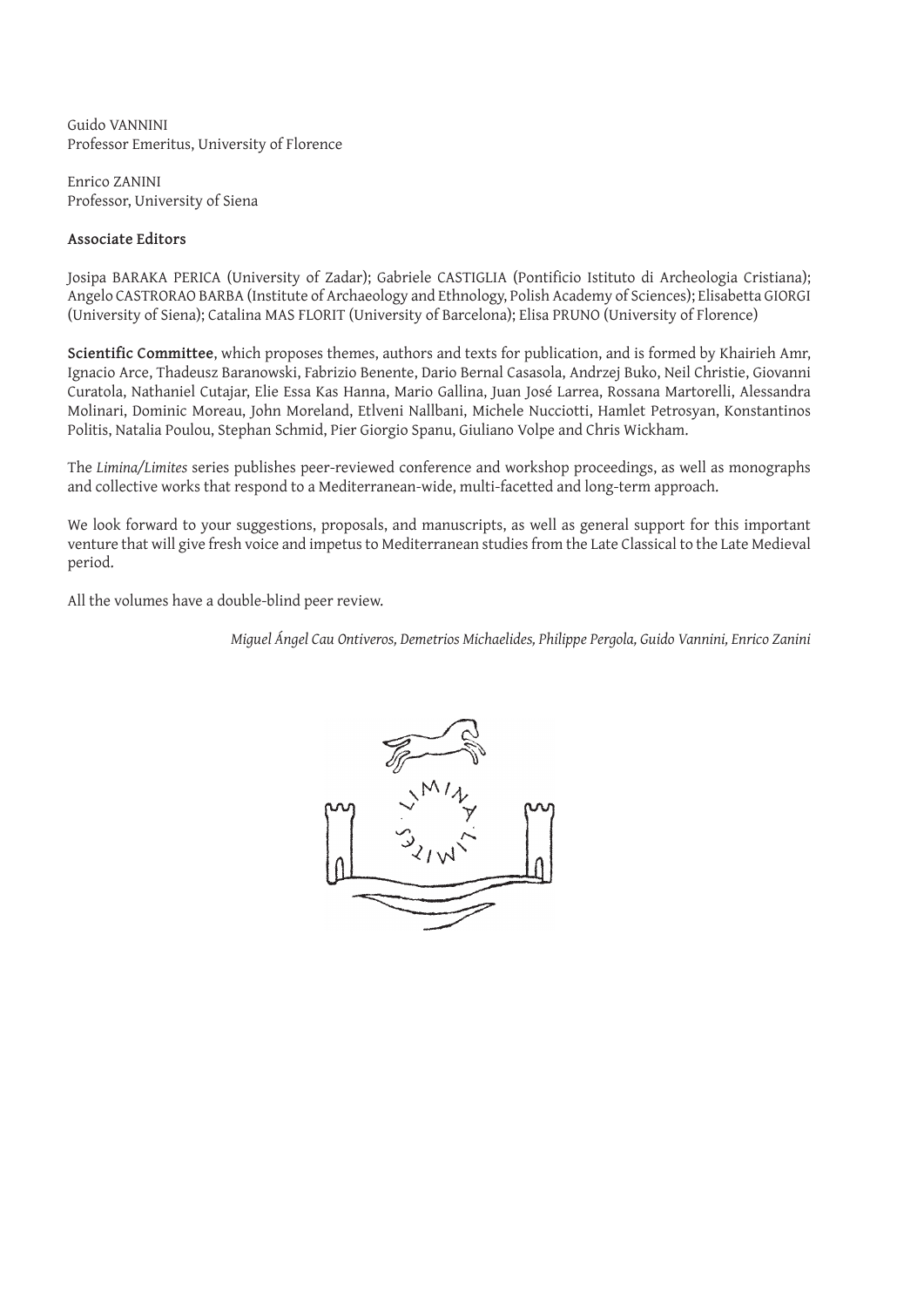## **Limina/Limites**

#### *Archeologie, storie, isole e frontiere nel Mediterraneo (365–1556)*

#### *An Archaeopress International Series*

#### **Series Editors**

#### **Miguel Ángel Cau Ontiveros, Demetrios Michaelides, Philippe Pergola, Guido Vannini, Enrico Zanini**

Titolo, sottotitolo e ambito cronologico di una serie editoriale richiedono qualche parola di spiegazione da parte dei curatori. Il titolo gioca evidentemente sull'assonanza della radice delle parole latine che indicano rispettivamente soglie e confini, dunque frontiere, con quella della parola greca che indica il porto, che per un'isola – e in senso lato per ogni città che si affacci sul mare – è al tempo stesso una soglia di connettività e un confine di isolamento.

Isole e frontiere sono due delle tante possibili chiavi di lettura per provare a studiare il Mediterraneo post-antico. Da quando cessa di essere un grande lago romano, il Mediterraneo diviene una frontiera spesso invalicabile, che separa e protegge reciprocamente i tanti mondi che si sviluppano con ritmi e forme diversi lungo le sue coste. Al tempo stesso però il Mediterraneo continua ad essere un elemento di unità: fornisce una identità condivisa a comunità culturalmente e geograficamente distanti; può essere attraversato per spingersi verso, e al di là di, altre frontiere.

Isole e frontiere, linee di connessione e linee di separazione, identità unitarie e molteplicità socioculturali divengono da questo punto di vista spazi di riflessione per discipline volte alla conoscenza del passato, ma che intendono mettere a disposizione della collettività strumenti per interpretare alcune esigenze fondamentali della contemporaneità, risolvendo, ad esempio, in termini di 'Archeologia Pubblica' spunti, risultati ed esiti delle ricerche proposte o almeno di alcune di esse, fra ricerca pura e ricerca applicata.

Il sottotitolo, tutto al plurale, allude alla necessità di una molteplicità di approcci diversi. Storia e archeologia – a maggior ragione nel Mediterraneo – sono discipline che appaiono oggi declinabili solo in forma plurale, alla ricerca non di una monolitica definizione disciplinare a priori, ma di un'esplorazione di limiti da superare e di punti di intersezione da sfruttare. Luogo di incontro tra le discipline non può che essere il territorio, inteso come prodotto della interazione tra culture e natura: unità minima di osservazione del fenomeno storico e unità minima di contestualizzazione delle tracce archeologiche.

Le date di riferimento (365–1556) – in un'ottica di 'lungo periodo' – sono sembrate ai curatori una possibile conseguenza logica delle premesse e possono quindi rendere più esplicito il progetto. Il 365 – per la precisione il 21 luglio del 365, giorno del più violento maremoto narrato dalle fonti letterarie – segna il momento in cui, nel bel mezzo della trasformazione del mondo antico, il Mediterraneo riconquista, quasi per metafora, la sua centralità fisica, fatta di onde e di venti, dando vita a un fenomeno epocale, per i suoi effetti disastrosi e soprattutto per la sua visibilità globale, come dimostrano i tanti testimoni diversi che dalle sponde orientali e occidentali descrivono lo stesso evento con lingue e voci differenti. Il 1556 – per la precisione il 16 gennaio 1556, giorno dell'incoronazione di Filippo II di Spagna – segna simbolicamente la data in cui il Mediterraneo entra nella storiografia contemporanea attraverso la grande lezione di Fernand Braudel, riscrivendo le regole del gioco storiografico in una direzione che ha molti punti di intersezione con l'archeologia.

*Limina/Limites* accoglie ormai atti di convegni e seminari, singole monografie e studi collettivi che, indipendentemente dalla loro origine disciplinare, si propongano come obiettivo l'integrazione di fonti e sistemi di dati diversi in funzione di una ricostruzione globale orientata alla lunga durata e alla dimensione spaziale mediterranea.

Tutti volumi sono sottoposti a una doppia peer review anonima.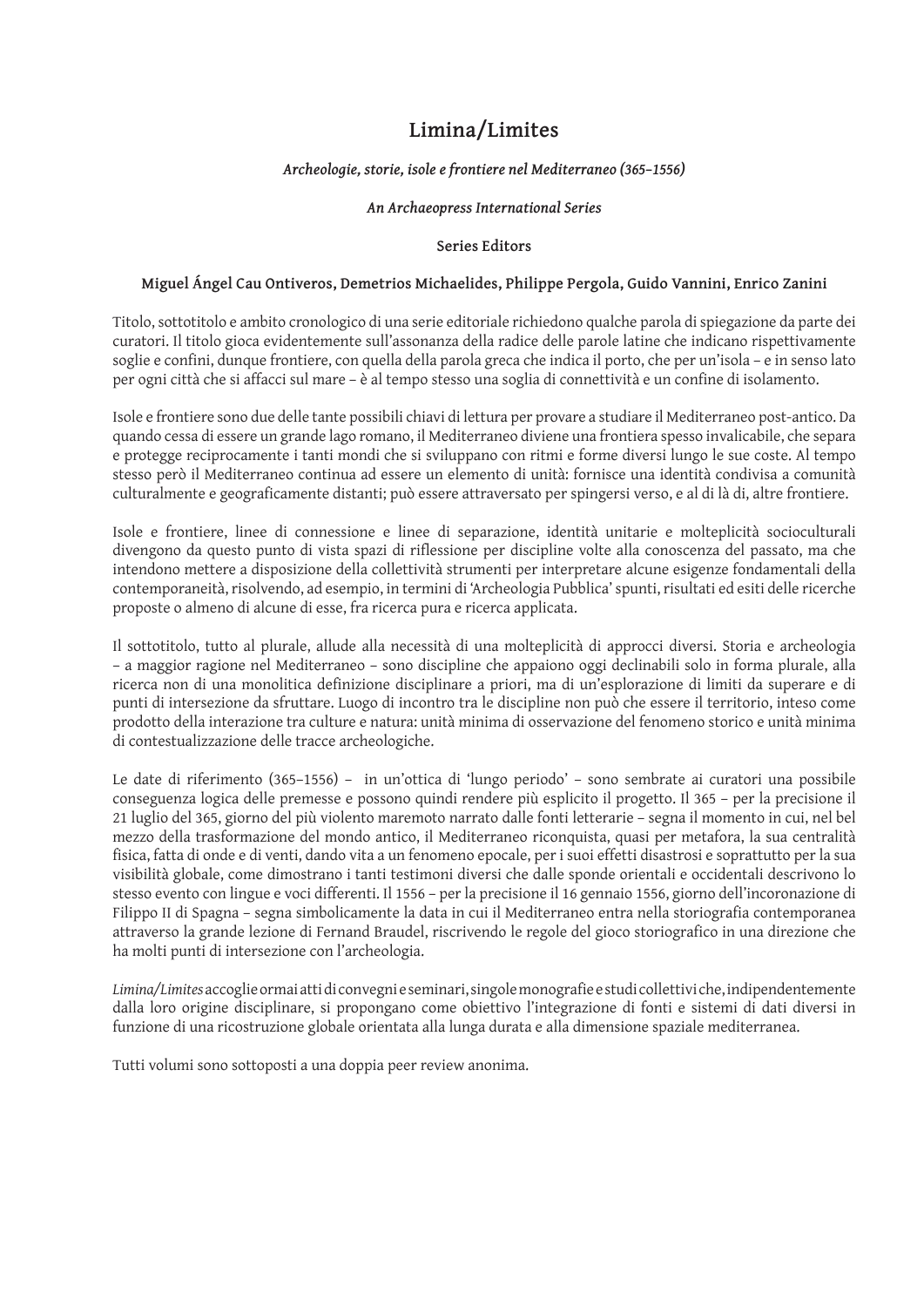# **Limina/Limites**

#### *Archéologies, histoires, îles et frontières de Méditerranée (365–1556)*

Titre, sous-titre et arc chronologique d'une collection éditoriale ont besoin que leurs responsables s'en expliquent. Le titre joue à l'évidence autour de l'assonance des racines des mots latins qui indiquent à la fois des lieux de passages et des limites, donc des frontières, comme pour le mot grec qui indique le port, lequel représente, pour une île -et plus largement pour toute ville qui donne sur la mer- un lieu de connexion et à la fois une limite qui isole.

Iles et frontières sont deux des innombrables clés de lecture pour tenter d'ouvrir les portes de l'étude de la Méditerranée post antique. A partir du moment où elle cesse d'être un grand lac romain, la Méditerranée devient une frontière parfois insurmontable, qui sépare et protège réciproquement les nombreux mondes qui se développent à des rythmes et sous des formes différentes le long de ses côtes. Au même moment, la Méditerranée continue à être un élément d'unité : elle fournit une identité partagée par des communautés culturellement et géographiquement distantes ; elle peut être traversée pour aller vers, et au-delà, d'autres frontières.

Iles et frontières sont à la fois des lignes qui unissent et qui séparent, des identités unitaires et des multiplicités socio culturelles. Elles deviennent ainsi de vastes espaces de réflexion pour des disciplines tournées vers la connaissance du passé, mais qui entendent mettre à la disposition des collectivités des instruments pour interpréter certaines exigences fondamentales du monde contemporain, en résolvant, par exemple, en des termes d''Archéologie publique', des pistes, des résultats et des issues pour les recherches proposées, ou du moins pour une part d'entre elles, entre recherche pure et recherche appliquée.

Le sous-titre, entièrement au pluriel, est une allusion à la nécessité d'une multiplicité d'approches différentes. Histoire et archéologie – à plus forte raison en Méditerranée – sont les disciplines qui apparaissent devoir être aujourd'hui déclinées au pluriel, non pas à la recherche a priori d'une définition disciplinaire monolithique, mais qui doivent explorer les limites à dépasser et les points de rencontre à exploiter. Le lieu de rencontre entre les disciplines ne peut qu'être le territoire, entendu comme le produit de l'interaction ente cultures et nature, à savoir des unités minimales où contextualiser les traces archéologiques.

Les dates de référence se situent dans une optique de longue durée et se sont imposées comme l'une des conséquences logiques possibles de notre postulat de départ, pour rendre plus explicite encore notre projet. L'année 365 – et pour être plus précis, le 21 juillet 365, jour du raz-de-marée le plus violent qu'aient jamais rappelé les sources littéraires – marque le moment où, au beau milieu de la transformation du monde antique, la Méditerranée reconquiert, de manière quasiment métaphorique, sa centralité physique, faite de vagues déchaînées et de vents violents, pour donner vie à un phénomène qui marque cette époque par ses effets désastreux et surtout par la visibilité globale qu'il acquiert, comme le prouvent le grand nombre des témoins qui décrivent les dévastations de ce même phénomène, depuis les rives orientales et occidentales, en des langues et avec des voix différentes.

L'année 1556 – et pour être plus précis, le 16 janvier 1556, jour du couronnement de Philippe II d'Espagne – marque symboliquement la date retenue pour l'entrée de la Méditerranée dans l'historiographie moderne à travers la grande leçon de Fernand Braudel, en réécrivant les règles du jeu historiographique dans une direction qui a de nombreux points d'intersection avec l'archéologie.

*Limina/Limites* accueille désormais à la fois des actes de congrès et colloques, de séminaires, des monographies et des études collectives lesquelles, indépendamment de leur discipline d'origine, ont pour objectif l'intégration de sources et de systèmes, autour de données différentes, en fonction d'une reconstruction globale, orientée vers la longue durée et la dimension de l'espace méditerranéen.

Tous les volumes sont soumis à une double évaluation anonyme.

.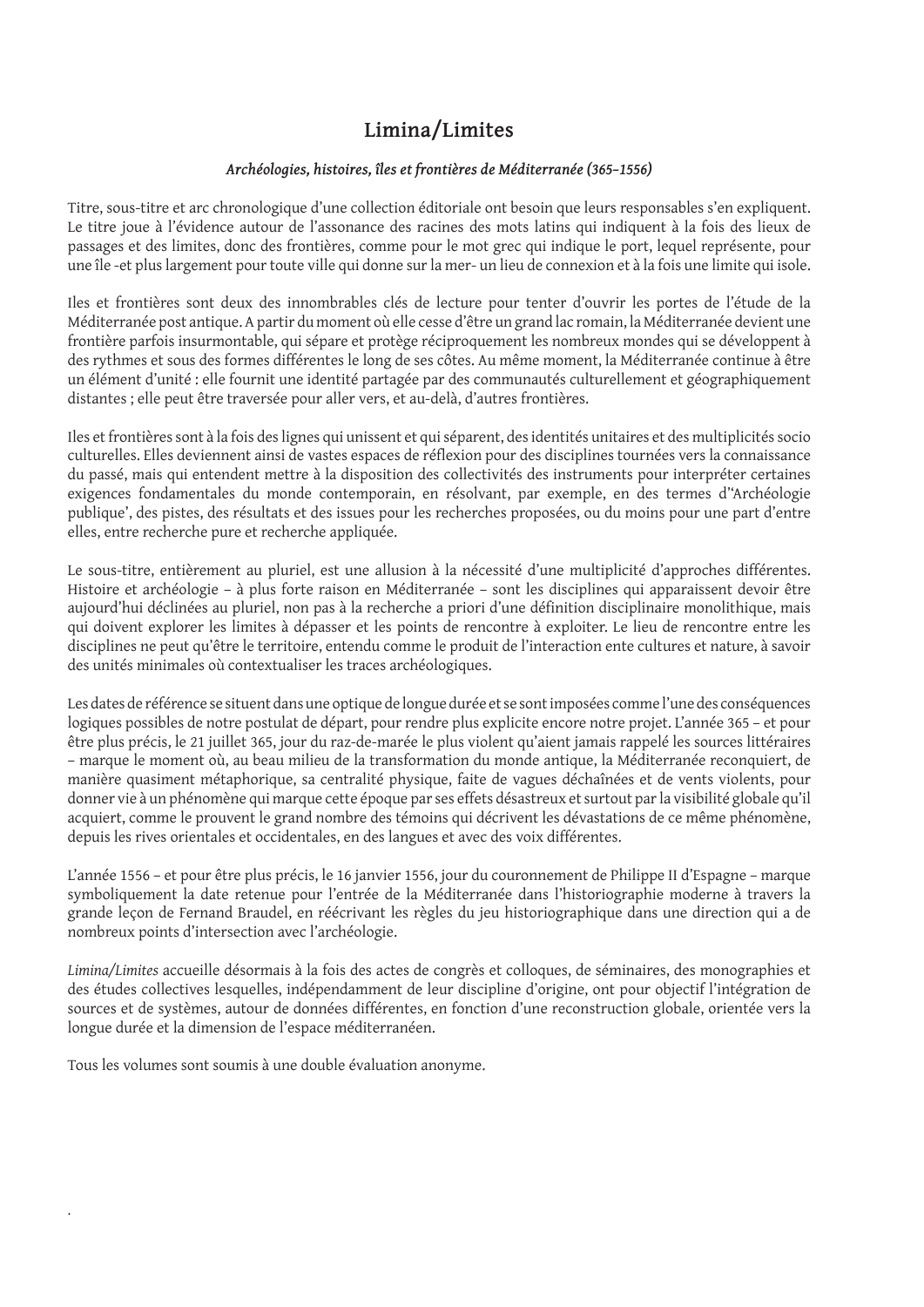# Indice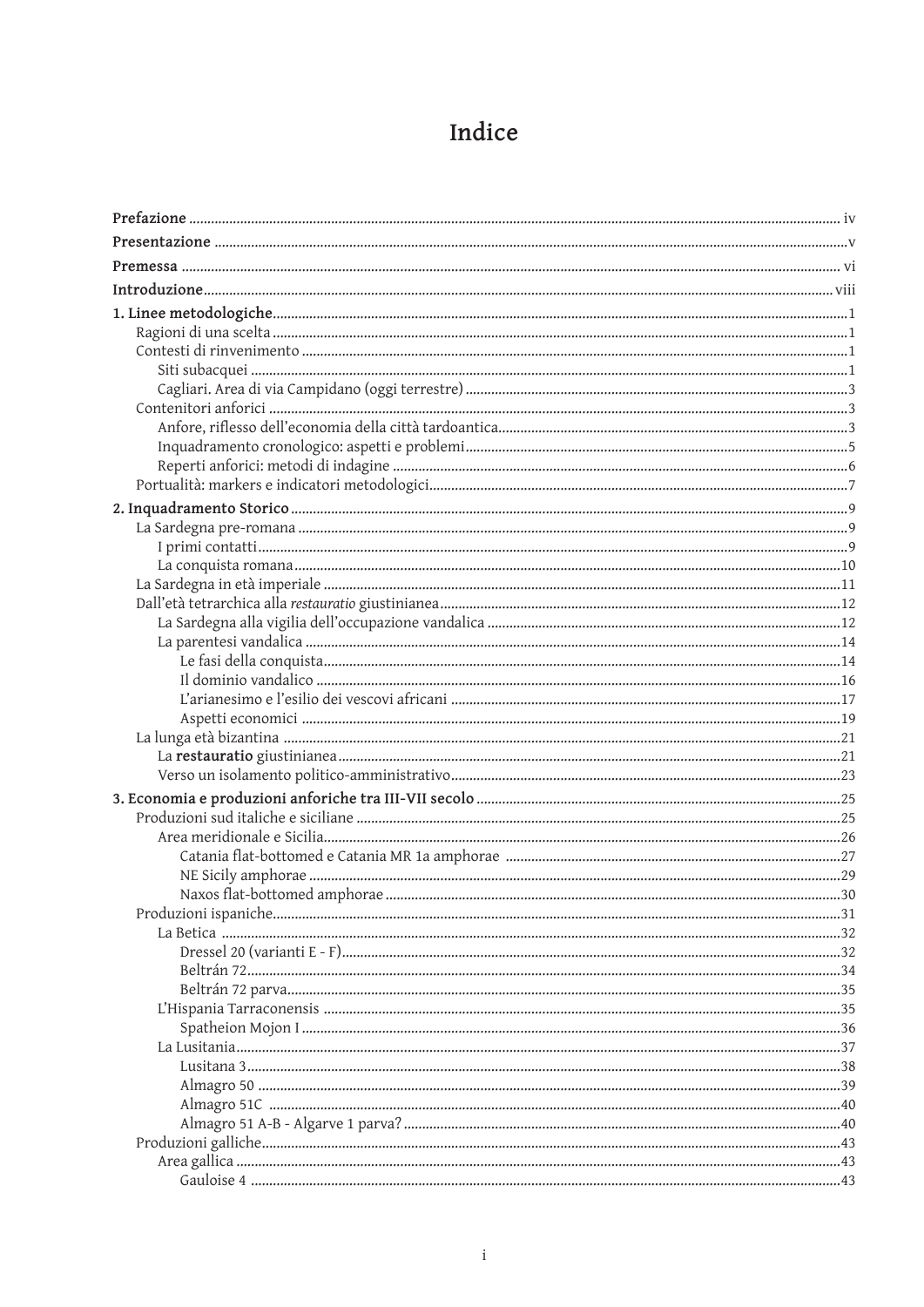| Premessa storica. Il porto di Cagliari tra Antichità e mutamenti di età Contemporanea 94 |  |
|------------------------------------------------------------------------------------------|--|
|                                                                                          |  |
|                                                                                          |  |
|                                                                                          |  |
|                                                                                          |  |
|                                                                                          |  |
|                                                                                          |  |
|                                                                                          |  |
|                                                                                          |  |
|                                                                                          |  |
|                                                                                          |  |
|                                                                                          |  |
|                                                                                          |  |
|                                                                                          |  |
|                                                                                          |  |
|                                                                                          |  |
|                                                                                          |  |
|                                                                                          |  |
|                                                                                          |  |
|                                                                                          |  |
|                                                                                          |  |
|                                                                                          |  |
|                                                                                          |  |
|                                                                                          |  |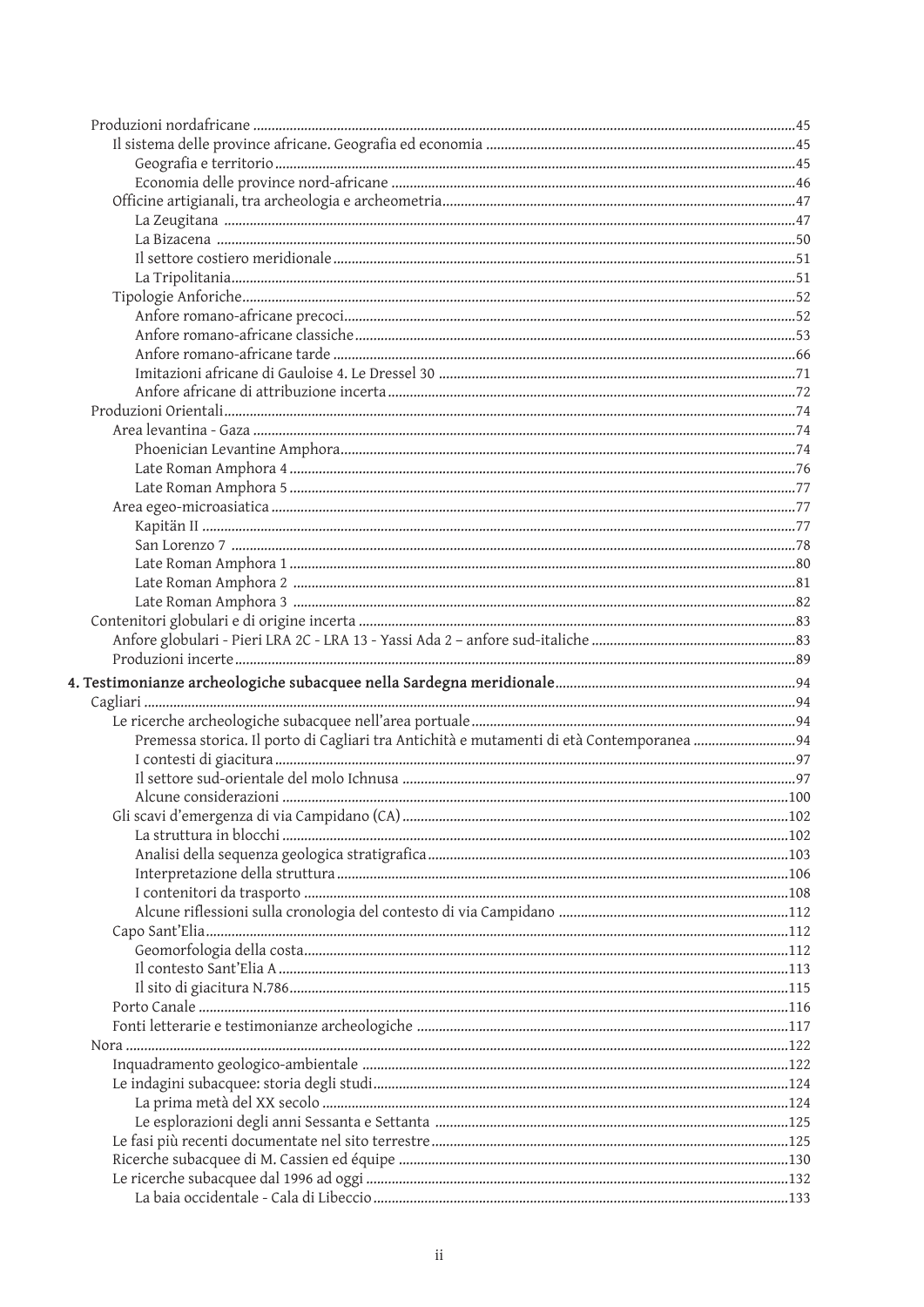| Considerazioni sugli approdi portuali e sulle rotte commerciali attraverso i contesti subacquei e i |  |
|-----------------------------------------------------------------------------------------------------|--|
|                                                                                                     |  |
|                                                                                                     |  |
|                                                                                                     |  |
|                                                                                                     |  |
|                                                                                                     |  |
|                                                                                                     |  |
|                                                                                                     |  |
|                                                                                                     |  |
|                                                                                                     |  |
|                                                                                                     |  |
|                                                                                                     |  |
|                                                                                                     |  |
|                                                                                                     |  |
|                                                                                                     |  |
|                                                                                                     |  |
|                                                                                                     |  |
|                                                                                                     |  |
|                                                                                                     |  |
|                                                                                                     |  |
|                                                                                                     |  |
|                                                                                                     |  |
|                                                                                                     |  |
|                                                                                                     |  |
|                                                                                                     |  |
|                                                                                                     |  |
|                                                                                                     |  |
|                                                                                                     |  |
|                                                                                                     |  |
|                                                                                                     |  |
|                                                                                                     |  |
|                                                                                                     |  |
|                                                                                                     |  |
|                                                                                                     |  |
|                                                                                                     |  |
|                                                                                                     |  |
|                                                                                                     |  |
|                                                                                                     |  |
|                                                                                                     |  |
|                                                                                                     |  |
|                                                                                                     |  |
|                                                                                                     |  |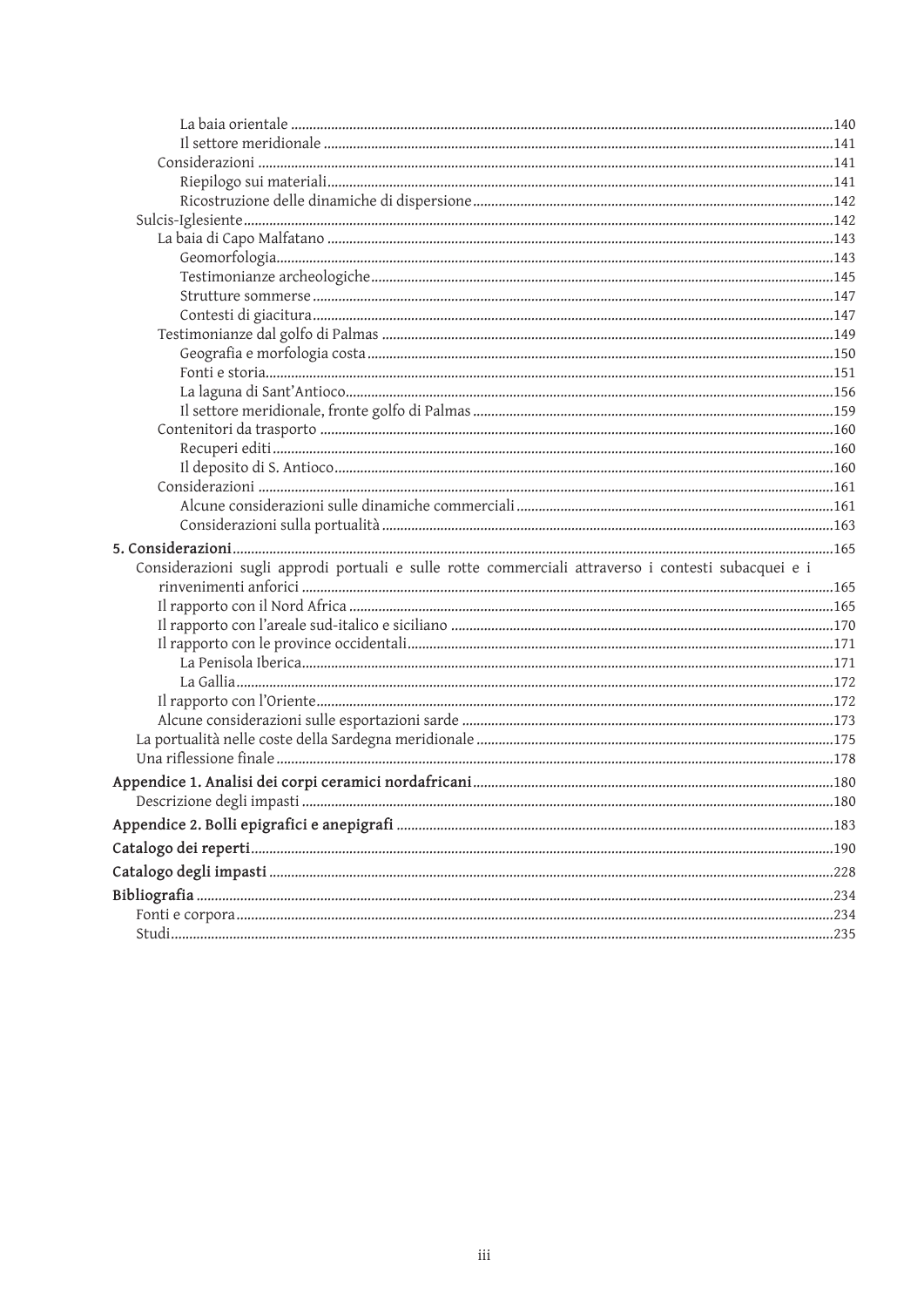# **Prefazione**

La chiave è tutta lì, nella figura 77. È quello il principale punto di arrivo, il più notevole risultato della ricerca di Laura Soro: l'essere riuscita a inserire in modo adeguato, ben documentato, la Sardegna nella carta dei commerci del Mediterraneo tardoantico, con le rotte e gli scali ad una adeguata scala di dettaglio. E - quello che interessa di più - lo ha fatto in base a un percorso di indagine assolutamente rigoroso, a partire da uno spoglio e da un'analisi critica serrata della documentazione. Una documentazione voluminosa e multiforme, accumulata in decenni di scavi e indagini di vario genere. Soro si destreggia perfettamente tra anfore, strutture, iscrizioni e dati di scavo, per ricostruire un quadro completo (per quanto possibile, ovviamente); analizza i commerci da varie angolazioni: economica, ovviamente, ma anche geografica, politica e culturale, per coglierne le molte dinamiche, l'effettiva portata e le trasformazioni attraverso i secoli.

Il testo è denso, ricco; affronta i nodi principali con grande sistematicità: i rapporti con l'Africa, con l'Italia meridionale (la Sicilia, prima di tutto), con l'Iberia e con la Gallia. Lo fa privilegiando l'analisi della cultura materiale, il dato più diffuso. E qui si avverte forte la lezione di figure centrali, veri giganti per questi studi, in nota e tra le righe: primi tra tutti John Hayes, Tina Panella e il grande studioso (e carissimo amico) Simon Keay, che ci ha lasciati davvero troppo presto. Ma anche Michael McCormick, soprattutto a proposito del tema degli spostamenti delle persone nel Mediterraneo, oltre e accanto alle merci. E poi, come dovrebbe essere sempre, in una prospettiva di ricerca che per forza di cose non ha mai fine, il testo apre le indagini future a nuovi interrogativi, e indica così nuove piste di lavoro. Prima tra tutte, una domanda davvero centrale: cosa esportava la Sardegna, che al momento sembra solo al centro di una rete di importazioni? È un indirizzo di ricerca importante, rispetto al quale per ora abbiamo solo indizi, ma su cui in futuro si dovrà senz'altro insistere, per riuscire a individuare sul terreno gli adeguati indicatori archeologici.

E oltre al testo c'è un catalogo, sistematico anche questo (come doveva essere) e quindi utilissimo, perché costruito solidamente e con rigore, e corredato da una ottima documentazione grafica.

Insomma: ben organizzato e solido; e anche ben scritto, cosa ormai – purtroppo – sempre più rara nel panorama della nostra disciplina. Questo è un libro che resta, che resterà a lungo nella storia degli studi sulla tarda Antichità, i commerci e la geopolitica del Mediterraneo. Questo libro è la dimostrazione di quanti frutti possa dare una impostazione analitica così attrezzata e attenta, saldamente poggiata su decenni di analisi stratigrafiche e di approcci quantitativi e qualitativi al dato archeologico. Laura Soro ha portato a termine una fatica notevole, ha creato uno strumento molto utile, eccellente, e sono sicuro che i risultati le danno (e le daranno) molta ragione.

> Andrea Augenti *Professore ordinario di Archeologia Medievale Università di Bologna*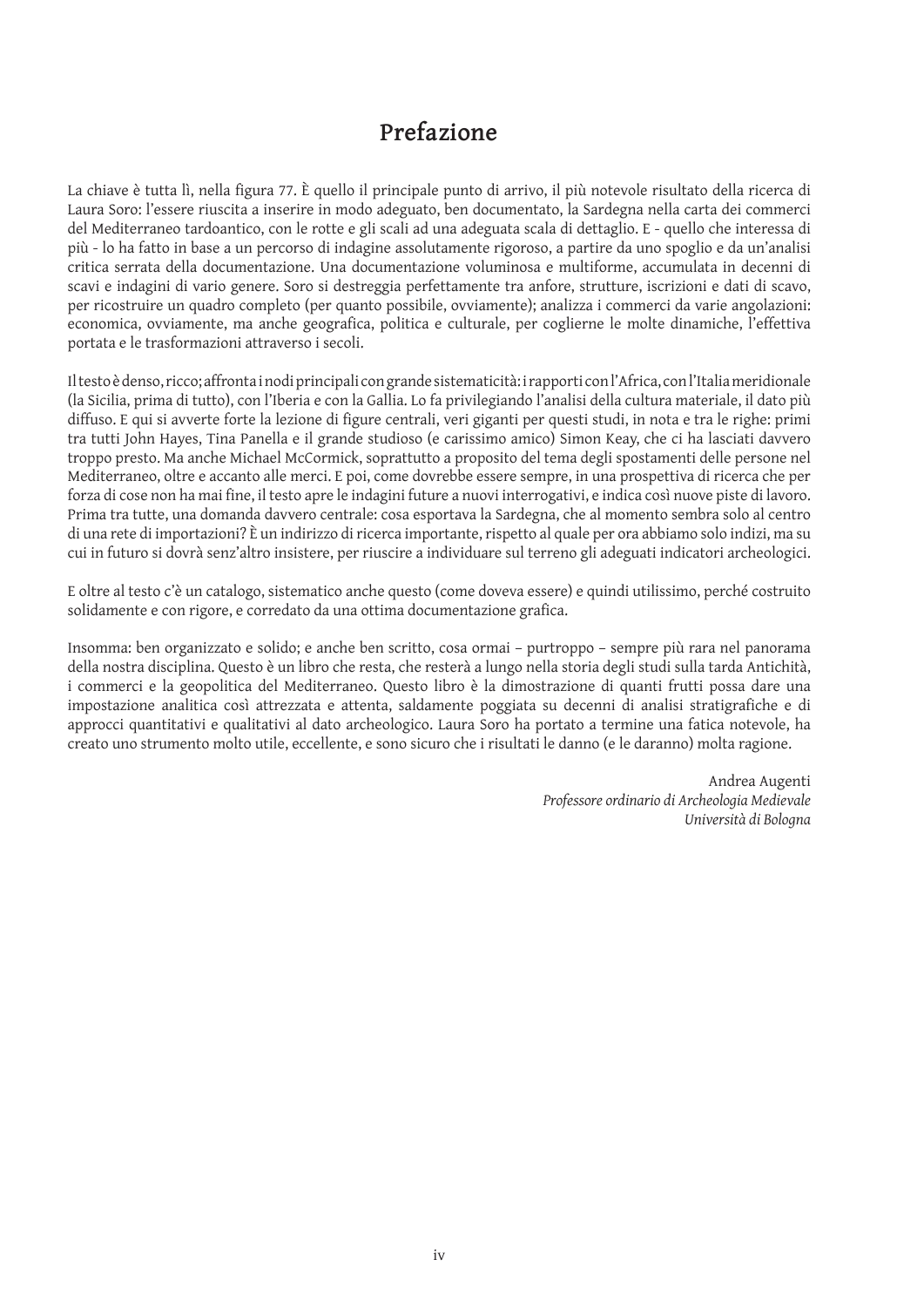# **Presentazione**

Il libro di Laura Soro, dedicato a *Traffici commerciali e approdi portuali nella Sardegna meridionale. Analisi dei contenitori da trasporto e dei contesti archeologici subacquei (III-VII secolo)*, edito da Archaeopress di Oxford, nella prestigiosa collana Limina/Limites, è l'esito di una ricerca pluriennale, condotta fra il 2014-2017 nell'ambito del Dottorato in Storia, Beni culturali e Studi internazionali, inquadrato nel Dipartimento di Lettere, Lingue e Beni culturali della Facoltà di Studi Umanistici dell'Università di Cagliari.

Un dettagliato indice in apertura dà conto immediatamente del capillare lavoro di analisi effettuato su relitti e su reperti anforici per lo più inediti, che l'Autrice porta a conoscenza del pubblico degli studiosi nei capitoli 3 e 4, fulcro del volume.

I dati sono presentati al lettore in maniera chiara e precisa, tenendo in giusta considerazione gli studi precedenti, insieme a nuove ipotesi di lettura all'interno di un più ampio inquadramento di tali testimonianze nell'evoluzione della storia dell'Isola dall'epoca romana fino all'avanzata età della dominazione bizantina (nel cap. 1); nelle dinamiche economiche e produttive (cap. 3); nella collocazione nel panorama delle rotte di navigazione che univano i porti attivi nel suddetto arco cronologico nel Mediterraneo orientale e occidentale. A quest'ultimo tema è dedicato il capitolo 5, nel quale confluiscono le considerazioni finali, che l'Autrice giunge a formulare grazie al suo lavoro di ricerca approfondito e meticoloso, all'esame critico delle fonti scritte e materiali, con confronti che spaziano geograficamente dalla penisola iberica all'area costantinopolitana e del Vicino Oriente.

L'argomento trattato investe un campo di ricerca, l'archeologia subacquea, in cui il possesso di un'adeguata e specifica metodologia è imprescindibile; questo aspetto viene trattato nel capitolo 1. Un campo in cui l'Autrice ha mosso i primi passi nel 2011 e ha ormai acquisito competenze elevate, attestate da numerosi contributi scientifici presentati in sedi nazionali ed internazionali.

Il pregio di questa monografia risiede, oltre che negli aspetti già evidenziati, nell'aver colmato una lacuna documentaria relativamente alla Sardegna. Soprattutto negli ultimi decenni le indagini archeologiche in ambito subacqueo si stanno svolgendo più o meno regolarmente, ma mancava la sistemazione dei dati in un quadro d'insieme che "ancorasse" (per usare un termine in sintonia con il tema) l'Isola alle coste dei paesi che si affacciano nel bacino mediterraneo. È ormai un dato acquisito che l'insularità geografica della Sardegna non si è tradotta neanche nel passato più o meno recente in un isolamento politico, economico e sociale, e certamente l'archeologia ha contribuito con le sue acquisizioni a delineare quella rete di collegamenti che spesso poneva al centro proprio l'Isola sarda.

Con consapevole uso delle evidenze archeologiche, rigore metodologico e autonomia di giudizio, l'Autrice propone in un certo senso una mappa dettagliata di rotte di navigazione che mettono in comunicazione le regioni del Mediterraneo, ricostruite con l'apporto di dati vecchi e nuovi, scaturiti da un'analisi pluritematica e interdisciplinare, iniziata dalla Sardegna per estendersi poi ad un più vasto orizzonte, aprendo nuovi filoni di ricerca meritevoli di approfondimenti futuri.

Il volume aggiunge certamente un importante tassello alla ricostruzione delle vicende della tarda antichità e dell'alto medioevo in Sardegna, ma più in generale nel mondo mediterraneo.

> Rossana Martorelli *Presidente della Facoltà di Studi Umanistici*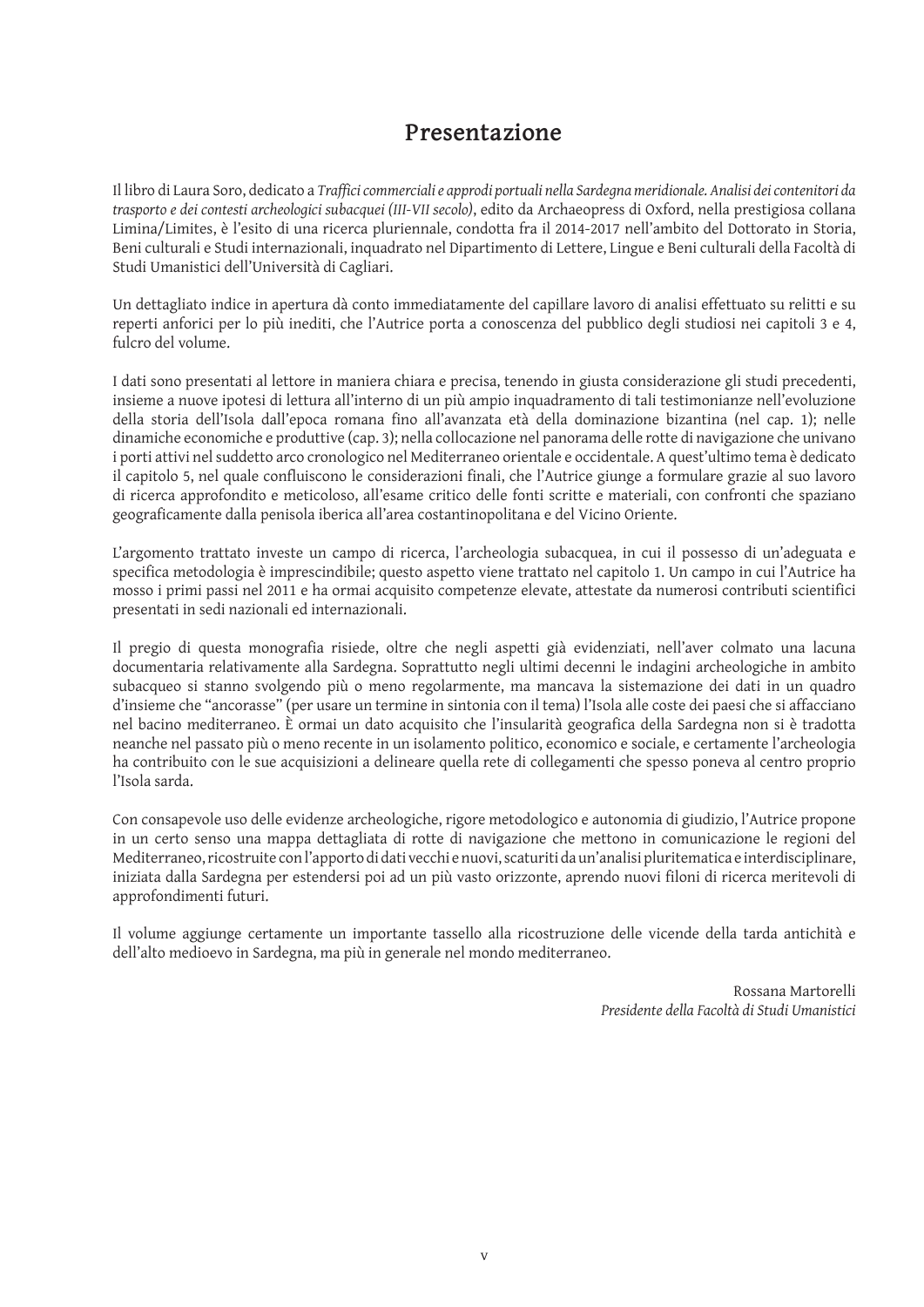### **Premessa**

Il presente lavoro costituisce l'esito e la revisione del progetto di Dottorato di Ricerca in Storia, Beni Culturali e Studi Internazionali, dell'Università degli Studi di Cagliari (XXX Ciclo), condotto tra il 2014 e il 2017 sotto il tutorato della prof.ssa Rossana Martorelli.

Ci sono diverse ragioni che mi hanno indotto a concentrare l'attenzione sullo studio delle testimonianze archeologiche subacquee localizzate lungo fascia costiera meridionale della Sardegna. La prima è stata certamente influenzata dalle esperienze formative e lavorative maturate a partire dal 2011, che hanno favorito un primo approccio al mondo dell'archeologia subacquea, dapprima nell'ambito dei corsi e delle attività laboratoriali previsti dal programma della Scuola di Specializzazione in Beni Archeologici dell'Università degli Studi di Cagliari, poi attraverso collaborazioni con la Soprintendenza Archeologia Belle Arti e Paesaggio per la città metropolitana di Cagliari e delle province di Oristano e Sud Sardegna e la partecipazione a diversi lavori di progettazione, realizzazione e allestimento di mostre temporanee di archeologia subacquea. Tramite tali approcci preliminari è stata colta la possibilità di entrare in contatto e visionare materiali oggetto di recuperi subacquei a seguito di prospezioni e indagini archeologiche eseguite dalla Soprintendenza, pertinenti a diverse classi ceramiche e a differenti epoche.

Il potenziale di tali materiali appariva evidente, ma ancora in gran parte inespresso, meritevole di essere conosciuto e di entrare a pieno titolo nel panorama dello stato dell'arte poiché, in qualche misura, costituiva in maniera evidente l'anello conoscitivo mancante tra le diverse sponde del bacino del Mediterraneo. D'altronde non poteva essere altrimenti, considerata la posizione strategica della Sardegna, in particolare della fascia costiera meridionale che si affaccia all'Africa, ma che, al contempo, offriva ospitalità ai naviganti che giungevano dall'Occidente, dall'Iberia e dalle Gallie, o a coloro che dal Vicino Oriente erano diretti verso le suddette aree. Un potenziale, questo, che, prescindendo dalla conoscenza dell'entità dei recuperi subacquei, è un fatto inconfutabile.

La documentazione archeologica presa in esame in questa sede deriva da ricognizioni e campagne di scavo subacqueo condotte a partire dal 1996 da Ignazio Sanna, funzionario per l'archeologia subacquea - conservazione e restauro, con varie collaborazioni tecnico-scientifiche esterne e con partecipazioni sviluppate in ambito universitario, nei diversi settori di ricerca. La realizzazione di questo progetto non sarebbe stata possibile senza il suo lavoro sul campo e senza le migliaia di ore di subacquea da lui affrontate, grazie alle quali gran parte dei materiali qui esaminati è stata riportata alla luce. Con lui fin dalla prima collaborazione si è andato instaurando un rapporto professionale, consolidatosi negli anni, di collaborazione, fiducia e soprattutto grande stima, trasmettendomi, oltre che innumerevoli insegnamenti legati al mondo della subacquea e allo studio delle anfore, soprattutto la passione per queste discipline. In questa sede lo ringrazio non solo per essersi costantemente reso disponibile nel corso della ricerca con interminabili confronti, ma anche per avermi trasmesso passione e amore per questi studi. Quello che ho appreso da lui ora è parte del mio bagaglio personale umano.

Desidero ringraziare la mia tutor, la prof.ssa Rossana Martorelli, che con la sua guida e i suoi preziosi consigli, determinanti per la resa di questo lavoro, mi accompagna fin dall'inizio del mio percorso universitario. La ringrazio per il grande supporto e per la fiducia che ha sempre riversato su di me, per la sua costante presenza, anche nei momenti più difficili, in cui mi ha sempre incoraggiata a dare il massimo, credendo in me. Per me sarà sempre un punto di riferimento e un grande esempio di tenacia e impegno nell'affrontare nuove sfide e di amore per la conoscenza.

L'area presa in esame mi ha portato a relazionarmi con diverse entità territoriali, dai Funzionari della Soprintendenza responsabili delle aree studiate, ai responsabili dei depositi dei materiali. Vorrei ringraziare, in particolare, i funzionari della Soprintendenza ABAP, la dott.ssa Maurizia Canepa (per il territorio di Nora-Pula), le dott.sse Donatella Mureddu e Giovanna Pietra (per la città di Cagliari), la dott.ssa Sabrina Cisci (per il Sulcis), la dott.ssa Maura Vargiu, funzionario dell'Oristanese e responsabile dell'Archivio, e la dott.ssa Sebastiana Mele, per la loro cortesia e la disponibilità a un confronto; il funzionario responsabile dei magazzini e laboratori, la dott.ssa Gianfranca Salis, e i referenti dei depositi di Cagliari-Calamosca (Cynthia Ventimiglia), di Pula (Luisella Ruvioli e Rita Piras), di Villasimius (dott.ssa Elisabetta Gaudina) e il personale del deposito di S. Antioco, a completa disposizione nel corso delle ricerche.

Un sincero ringraziamento ad Andrea Augenti, Carlo Ebanista e Cristina Corsi, per i preziosissimi suggerimenti volti a migliorare il lavoro in fase di revisione finale del lavoro dottorale. Ringrazio inoltre Jacopo Bonetto, Marco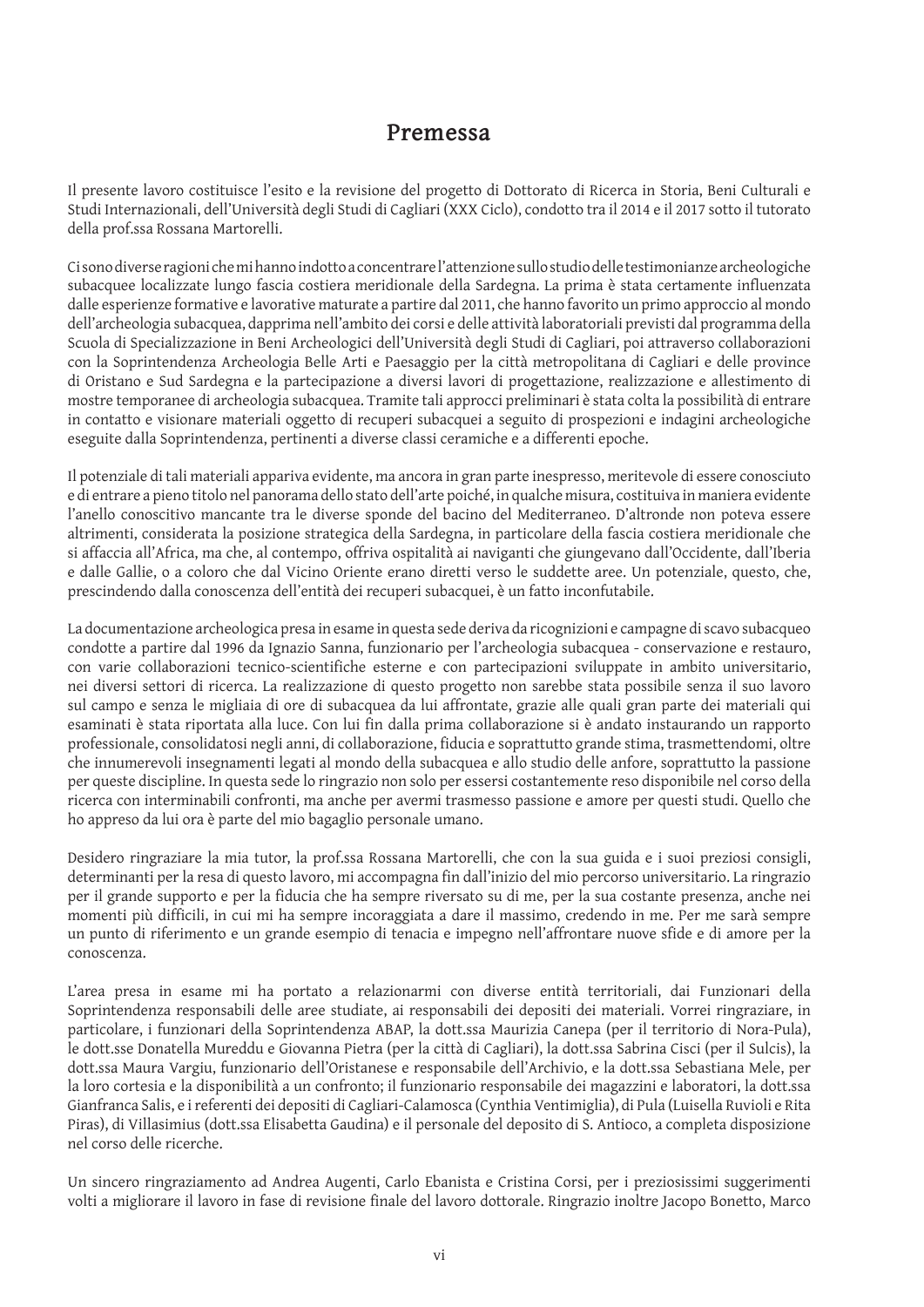Giuman, Emiliano Cruccas e Romina Carboni, che mi hanno permesso di completare il quadro dei rinvenimenti su Nora.

Grazie a Consuelo Congia e Renata Arcaini, esperte e pazienti compagne di immersione, a Giacomo Sanna e Luca Maccioni, per il supporto nelle fasi di elaborazione grafica.

Ringrazio i numerosi colleghi e amici, in particolare Nicoletta Usai, un'amica presente, pronta a incoraggiarmi e a sostenermi, e Marco Muresu, per la sua totale disponibilità per la revisione finale del testo.

Mi commuovo al solo pensiero di quanto Marcella, Silvia e Simona mi siano state accanto e come mi abbiano aiutato nei momenti più difficili e non serve aggiungere altre parole, loro, insieme alla mia famiglia, conoscono realmente tutto quello che scrivere questa dissertazione ha comportato, e non sarò mai abbastanza riconoscente per l'amore e l'amicizia con cui mi hanno sostenuto in questi anni.

Infine ringrazio la mia famiglia, in particolare i miei genitori, a cui dedico questo lavoro, per avermi insegnato il significato delle parole *coraggio*, *generosità*, *sacrificio* e *umiltà*.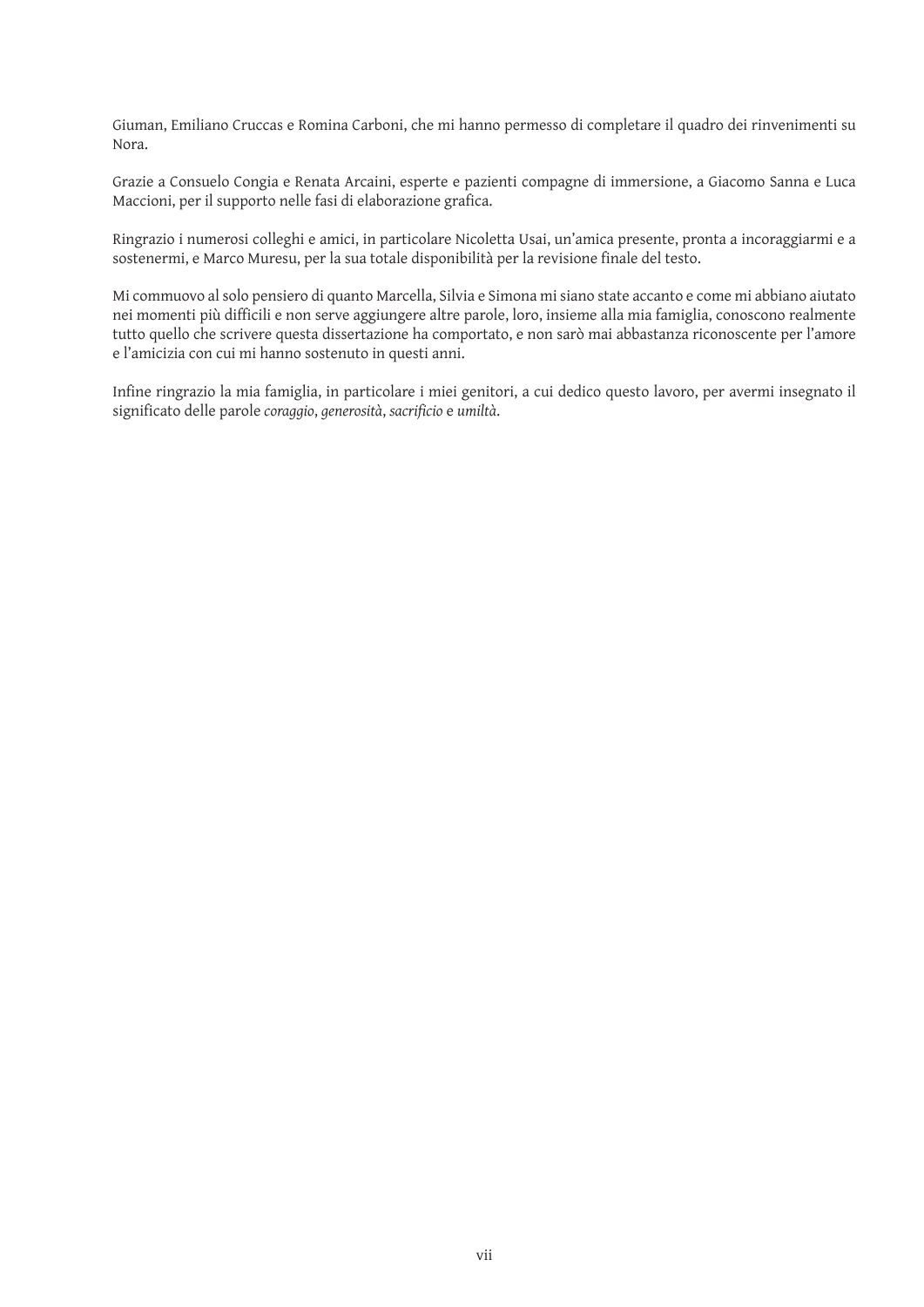# **Introduzione**

La centralità geografica della Sardegna nel Mediterraneo occidentale ha influito senza dubbio sul suo coinvolgimento nei traffici commerciali marittimi nel corso dell'Antichità. Tale ruolo talvolta poteva costituire l'esito di una scelta obbligata, determinata dalla necessità di riparo, a fronte di condizioni meteo-marine rischiose. Le evidenze archeologiche confermano altresì un ruolo diretto e attivo della Sardegna nelle dinamiche di scambio, determinate da un preciso interesse degli antichi naviganti per le risorse naturali offerte dall'isola fin dal VI Millennio a.C., nell'ambito di un fenomeno di circolazione via mare di beni primari e di merci, quali la preziosa ossidiana del Monte Arci (Oristano), destinata all'areale settentrionale del Mediterraneo.

L'analisi della portualità delle coste meridionali della Sardegna nel corso dell'età tardoantica e bizantina costituisce l'oggetto di una ricerca i cui esiti sono confluiti in questo volume. Tale intento è stato perseguito attraverso lo studio dei rinvenimenti anforici subacquei – dai quali deriva quello sulle dinamiche di scambio e sui flussi commerciali – e dei relativi contesti archeologici subacquei di riferimento. Ed è stato reso assai complesso dall'assenza fisica e materiale del dato archeologico: tracce delle attività terrestri e degli impianti portuali, per esempio, spesso sono andate perdute o hanno subìto pesanti trasformazioni. Le testimonianze archeologiche a disposizione, inoltre, non sono costituite dalle eclatanti scoperte di relitti ben conservati, ancora dotati del loro carico più o meno integro. Nella gran parte dei casi, infatti, la documentazione è fornita dai singoli *markers* dislocati lungo ampi specchi marini, i quali, se registrati con cura, consentono di delineare prima e di ampliare poi una maglia di indizi da cui estrapolare dati ed informazioni preziosi. Questo è l'approccio metodologico applicato al presente lavoro e alle indagini condotte a partire dal 1997 dal Settore di Archeologia subacquea della Soprintendenza archeologica per le province di Cagliari e Oristano<sup>,</sup>, che ha favorito un incremento dei siti di giacitura, sia nei tratti più prossimi alla costa, sia nelle batimetrie più elevate, contribuendo alla ricostruzione delle dinamiche e dei traffici commerciali che si svilupparono in età tardoantica, allo stesso modo offerto dallo studio di carichi completi.

L'analisi delle anfore si lega indissolubilmente ad aspetti di carattere economico-sociale, costituendo esse il tramite, il veicolo materiale attraverso cui viaggiavano merci e derrate, talvolta vincolate da norme di carattere politico amministrativo e da esigenze di rifornimento annonario-militare ben precise, talvolta dettate da scelte di libero scambio. Attraverso questi traffici, inoltre, si intrecciano rapporti che di volta in volta, caso per caso, possono determinare un esito unico e irripetibile, del quale resta una traccia a livello archeologico. Diversamente dal ritrovamento in ambito terrestre, dove prevale il riutilizzo del contenitore, le anfore rinvenute in ambiti subacquei possono rivelare, attraverso l'analisi dei contenuti o delle tracce ancora residue nel corpo ceramico, la loro prima funzione<sup>2</sup>.

Ci sono diverse ragioni che hanno indotto chi scrive a concentrare l'attenzione sullo studio delle testimonianze archeologiche subacquee localizzate lungo fascia costiera meridionale.

La prima è stata certamente influenzata dalle esperienze formative e lavorative maturate a partire dal 2011, che hanno permesso un approccio al mondo dell'archeologia subacquea, dapprima nell'ambito dei corsi e delle attività laboratoriali previsti dal programma di studi della Scuola di Specializzazione in Beni Archeologici dell'Università degli Studi di Cagliari, poi in collaborazione con la Soprintendenza ABAP, partecipando a diversi lavori di progettazione, realizzazione e allestimento di mostre temporanee di Archeologia Subacquea.

Attraverso tali approcci preliminari è stata colta la possibilità di entrare in contatto e visionare materiali oggetto di recuperi subacquei a seguito di prospezioni e indagini archeologiche che dal 1996 vengono eseguite dalla Soprintendenza, pertinenti a diverse classi ceramiche e a differenti epoche<sup>3</sup>. Il potenziale di tali materiali appariva evidente, ma ancora in gran parte inespresso, meritevole di essere conosciuto e di entrare a pieno titolo nel panorama dello stato dell'arte poiché, in qualche misura, costituiva in maniera evidente l'anello conoscitivo mancante tra le diverse sponde del bacino del Mediterraneo. D'altronde non poteva essere altrimenti, considerata la posizione strategica della Sardegna, in particolare della fascia costiera meridionale che si affaccia all'Africa, ma che, al contempo, offriva ospitalità ai naviganti che giungevano dall'Occidente, dall'Iberia e dalle Gallie, o a coloro che

 $^{\rm ^{\rm 1}}$  Attualmente 'Soprintendenza Archeologia Belle Arti e Paesaggio per la città metropolitana di Cagliari e delle province di Oristano e Sud Sardegna', da questo momento citata come 'Soprintendenza ABAP'. Tutte le indagini sono state eseguite da Ignazio Sanna, funzionario per l'archeologia subacquea - conservazione e restauro, con varie collaborazioni tecnico-scientifiche esterne e con partecipazioni sviluppate in ambito universitario, nei diversi settori di ricerca.

<sup>2</sup>Bernal Casasola and Bonifay 2010: 101; Garnier 2007a; 2007b; Panella 1998: 531-533; Peña 2007: 8-9.

<sup>3</sup> Ceramiche da mensa e da dispensa, reperti litici (pietre d'ormeggio, blocchi d'ossidiana), materiale vitreo, reperti metallici, ecc.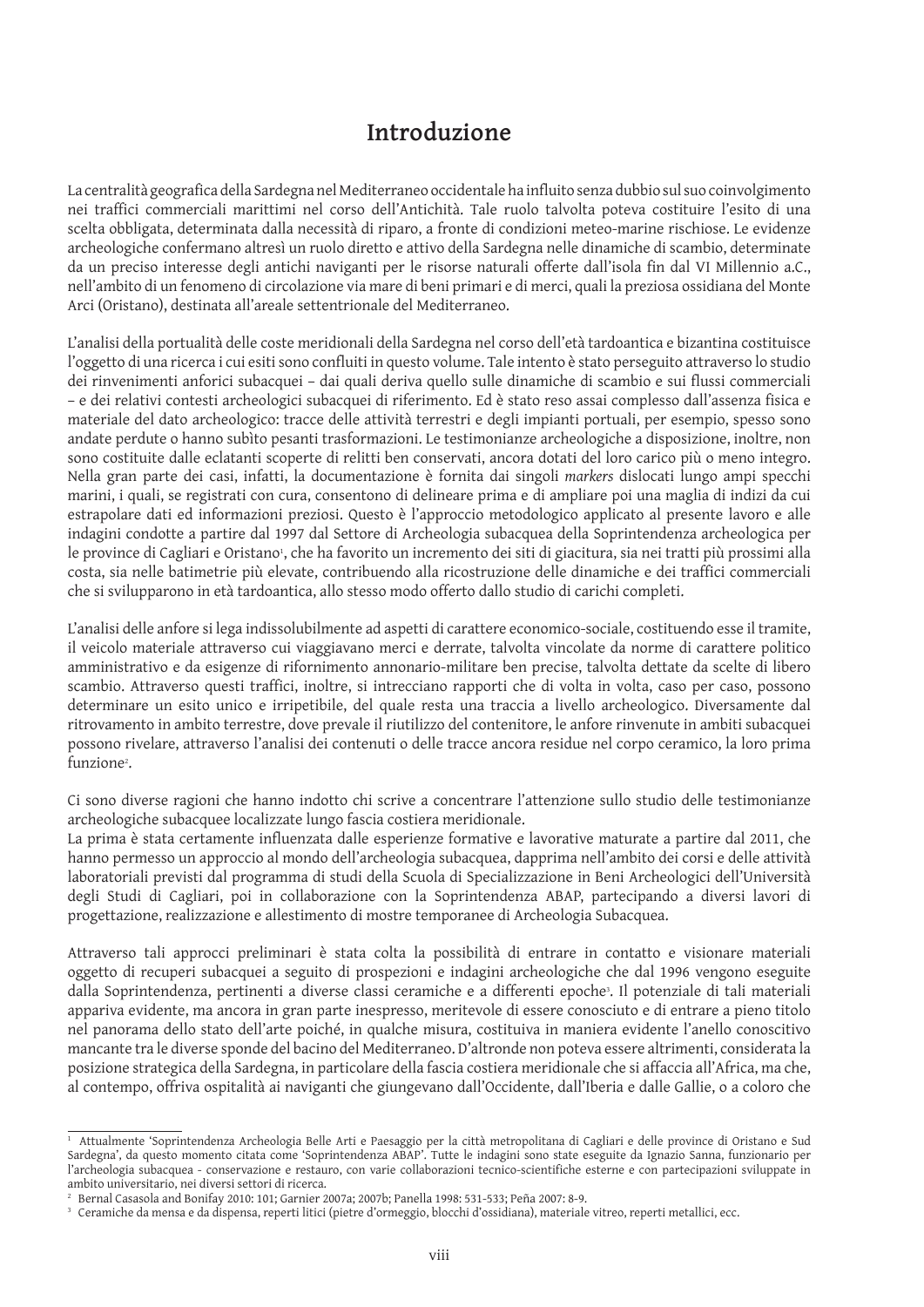dal Vicino Oriente erano diretti verso le suddette aree. Un potenziale, questo, che, prescindendo dalla conoscenza dell'entità dei recuperi subacquei, è un fatto inconfutabile.

Nel corso della presente ricerca sono stati analizzati alcuni siti archeologici subacquei indagati lungo le coste meridionali della Sardegna (Golfo di Cagliari, Nora, Golfo di Palmas, settore costiero del Sulcis-Iglesiente). Al fine di perseguire l'obiettivo preposto si è scelto di operare simultaneamente su due fronti:

- 1. Studio dei reperti anforici provenienti dai siti subacquei (concentrando l'attenzione sui materiali ascrivibili al periodo compreso tra III e VII secolo);
- 2. Analisi della portualità e degli approdi, delle zone di riparo e rifornimento, ma anche luoghi di possibile opportunità di scambio e commercio, offerti dai relativi litorali, mediante un'analisi di eventuali testimonianze archeologiche subacquee, delle caratteristiche geomorfologiche e un'analisi dei fondali marini.

Tali premesse di carattere metodologico sono state affrontate dettagliatamente nel Capitolo 1, un approfondimento essenziale al fine di motivare le scelte operate, partendo dalle fasi preliminari d'impostazione del progetto. Si è ritenuto opportuno, infatti, procedere analizzando nel dettaglio le linee di ricerca percorse, spesso delineatesi gradualmente con il prosieguo del lavoro.

Una volta chiariti i principali aspetti metodologici adottati, il Capitolo 2 è stato dedicato ad un inquadramento storico sulla Sardegna, con particolare attenzione alle vicende che hanno interessato il Sud dell'isola a partire dall'età basso-imperiale fino alla fine del VII secolo.

Il corpo centrale dell'elaborato è stato strutturato in due parti principali, corrispondenti ai Capitoli 3 e 4, apparentemente slegate fra loro ma, come si comprenderà nel corso della lettura, strettamente connesse. Il Capitolo 3 è stato dedicato all'analisi delle produzioni anforiche provenienti dai siti di giacitura subacquei oggetto di esame, cronologicamente inquadrabili tra il III e il VII secolo. Alla luce delle varietà tipo-morfologiche e in virtù dei differenti luoghi d'origine riscontrati, il cui quadro generale appare molto articolato e ricco di elementi significativi, il Capitolo è stato suddiviso per zone di produzione, partendo dall'areale sud italico e siculo, procedendo con le produzioni delle due province più occidentali dell'Impero, la Penisola Iberica e le Gallie, grandi protagoniste nell'economia e nei traffici commerciali nel corso della piena età imperiale, ma ugualmente attive, sebbene in misura differente, anche nei secoli successivi; si è proseguito con le produzioni africane (Bizacena, Zeugitana, Tripolitania e Mauritania Cesariense), per la cui analisi è stata compiuta una differente scelta strutturale del paragrafo, prevedendo una prima parte distinta per province e ateliers e una seconda parte per tipologie anforiche. Tale scelta si è resa necessaria non soltanto per la moltitudine di centri artigianali attivi e per l'entità delle produzioni, ma anche per il fatto che i medesimi tipi morfologici sono stati prodotti in regioni differenti, impedendo quindi di seguire il criterio adottato nel corso dell'analisi delle altre produzioni anforiche.

Una sezione è stata dedicata, infine, alle produzioni anforiche provenienti dal versante orientale dell'Impero (area levantina ed egeo-microasiatica), per concludere con un'analisi dei contenitori anforici dall'origine incerta.

Nella seconda parte dell'elaborato, corrispondente al Capitolo 4, sono stati analizzati i contesti subacquei localizzati lungo la fascia costiera meridionale della Sardegna e oggetto di indagini archeologiche e prospezioni programmate. Per ciascuno dei siti, inquadrabili in tre macro-settori geografici (golfo di Cagliari; Nora; Sulcis Iglesiente), sono stati dapprima condotti un inquadramento geomorfologico ambientale e un'analisi delle testimonianze archeologiche presenti, contestualizzando così i rinvenimenti anforici precedentemente descritti.

Infine, nel Capitolo 5 è stata affrontata l'elaborazione finale dei dati esposti nei precedenti capitoli, dove sono state espresse considerazioni, alla luce dei dati emersi, circa la presenza di luoghi d'approdo o realtà portuali strutturate lungo le coste meridionali, alla luce delle dinamiche di circolazione delle merci, dei percorsi seguiti suggeriti dalle attestazioni anforiche e quindi della percorribilità di determinati tragitti marittimi in luogo di altri.

#### **Codici dei reperti**

| $CA_PCA/n$ . | Cagliari, Porto di Cagliari - settore a sud-est del molo Ichnusa |
|--------------|------------------------------------------------------------------|
| $CA_PCN/n.$  | Cagliari, Porto Canale - area a sud-ovest del bacino portuale    |